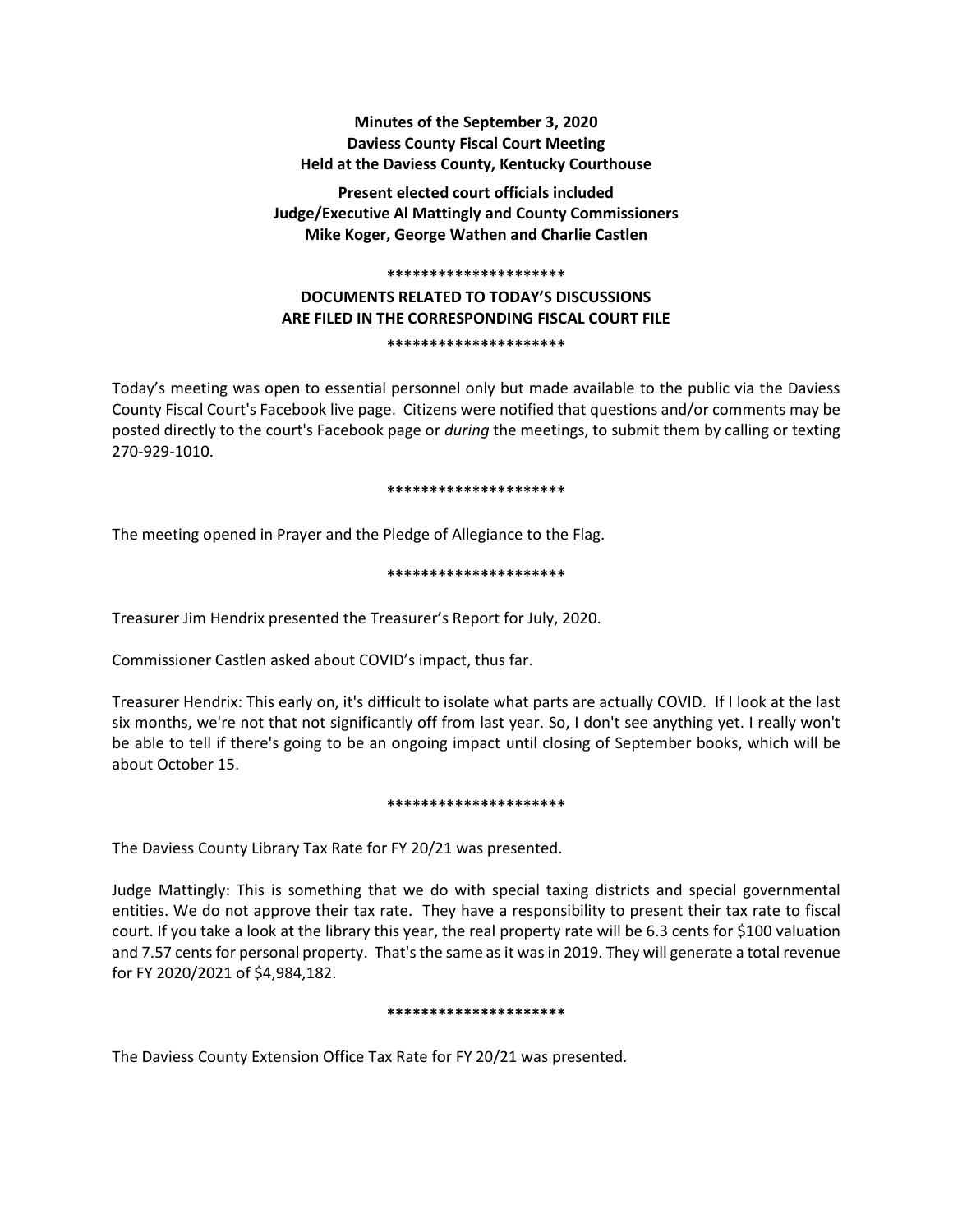Judge Mattingly: They are keeping their tax rate the same this year. If you look at it, the real and personal property tax rates have stayed pretty much the same for several years. Their rate this year is .859 cents per \$100 valuation. I still am amazed at how they do what they do with such a small tax rate. I do serve on that board and can tell you we have a lot of dedicated folks who are there for the betterment of everyone in Daviess County.

### **\*\*\*\*\*\*\*\*\*\*\*\*\*\*\*\*\*\*\*\*\***

The Daviess Co. Conservation District Annual Financial Report for FY Ended June 30, 2020 was presented.

Judge Mattingly: This is just to report on what they do over the years and how they spend their money. They are not a taxing district so they do not receive funds from a direct tax of any kind. I think the court, if I'm not mistaken, distributes about \$40,000 a year to them and then they have other income from other agencies, including from other counties as well. Unfortunately this year, because of COVID, they cannot do some of the things they really like to do, which is taking kids fishing and out to the Gun Club where they shoot archery and all those kind of things.

### **\*\*\*\*\*\*\*\*\*\*\*\*\*\*\*\*\*\*\*\*\***

By a motion of Commissioner Koger, seconded by Commissioner Castlen, the court considered for approval; Aug. 18, 2020, Daviess County Fiscal Court Meeting minutes.

**The vote was called and with all present members voting in favor, said motion passed.** 

### **\*\*\*\*\*\*\*\*\*\*\*\*\*\*\*\*\*\*\*\*\***

By a motion of Commissioner Castlen, seconded by Commissioner Wathen, the court considered for approval; All Claims for All Departments.

**The vote was called and with all present members voting in favor, said motion passed.** 

### **\*\*\*\*\*\*\*\*\*\*\*\*\*\*\*\*\*\*\*\*\***

By a motion of Commissioner Koger, seconded by Commissioner Castlen, the court considered for approval; DC Sheriff's 2019 Oil and Unmined Coal Settlements.

Sheriff Cain: I am here pursuant to statutory mandates to settle the 2019 tax year for oil reserves and unmined coal. Total certification for unmined coal was \$2,912.56, with total collections of \$2,851.35. Three delinquent bills were turned over to the county clerk on August 21. Total certification for oil was \$51,095.13 with total collections of \$48,965.54. Eleven delinquent bills were also turned over to the clerk on August 21st. All monies have been dispersed according to the taxing districts and we respectfully request that this tax settlement be approved.

Treasurer Hendrix: I have reviewed this and it is consistent with our records and no other entity has made me aware of any differences.

**The vote was called and with all present members voting in favor, said motion passed.**

**\*\*\*\*\*\*\*\*\*\*\*\*\*\*\*\*\*\*\*\*\***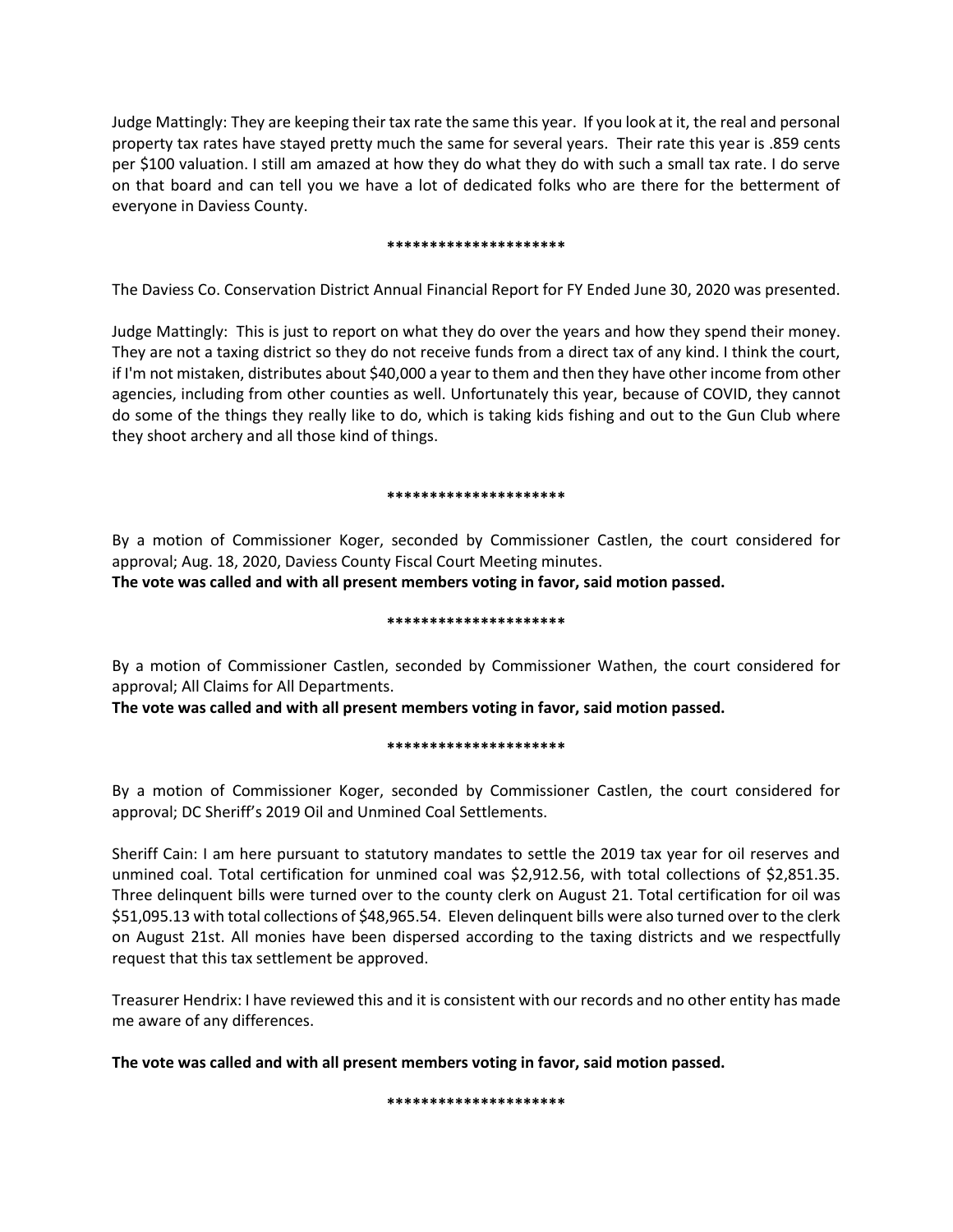By a motion of Commissioner Wathen, seconded by Commissioner Castlen, the court considered for approval; **Resolution 21-2020** - DC Board of Health Public Health Tax Rate FY 2021.

Judge Mattingly: Their tax rate remains the same as the prior year at 4 cents per \$100 valuation.

### **The vote was called and with all present members voting in favor, said motion passed.**

### **\*\*\*\*\*\*\*\*\*\*\*\*\*\*\*\*\*\*\*\*\***

By a motion of Commissioner Wathen, seconded by Commissioner Castlen, the court considered for approval; **Resolution 22-2020** – Coal Severance Grant Application.

Treasurer Hendrix: This resolution is being passed so that we may access the local government economic development (LGED) fund. As you know, the coal severance money either goes in local government economic assistance (LGEA) fund or LGED, and "LGEA" we receive quarterly. This is primarily spent on asphalting. This LGED fund money has been allocated to us, but it is not in our possession. This is the first step for us to be able to tap those dollars. As you can see by the resolution, the \$75,000 is going to be used for the Cedar Hills sewer extension project. This is the first step in a multiple step process which must be taken in order to access the money.

Judge Mattingly: This will require our 5 state representatives to sign an agreement supporting the use of this grant for the Cedar Hills sewer extension project. You know, the Cedars Hills project was one of those projects where because of the sewage treatment plants in such a poor condition and being abandoned, we were doing everything possible to help them get a sewer line out that way. At the same time, it's kind of appropriate that we use the LGEA fund from coal severance because extending it out in that direction makes it available to further develop the properties out toward Philpot for economic development.

**The vote was called and with all present members voting in favor, said motion passed.**

### **\*\*\*\*\*\*\*\*\*\*\*\*\*\*\*\*\*\*\*\*\***

By a motion of Commissioner Koger, seconded by Commissioner Wathen, the court considered for approval; Repetitive Loss Data Sharing Agreement with FEMA.

Judge Mattingly: FEMA now requires this agreement which authorizes data to be shared with FEMA including personally identifiable information, protected by the Privacy Act of 1974. The data contains historical flood insurance claims needed for the Community Rating System, which currently provides county residents with a 10% reduction in flood insurance premiums.

### **The vote was called and with all present members voting in favor, said motion passed.**

### **\*\*\*\*\*\*\*\*\*\*\*\*\*\*\*\*\*\*\*\*\***

By a motion of Commissioner Wathen, seconded by Commissioner Castlen, the court considered for approval; Professional Services Contract with Trott Communications to perform Project Management for Implementation of the County Radio System.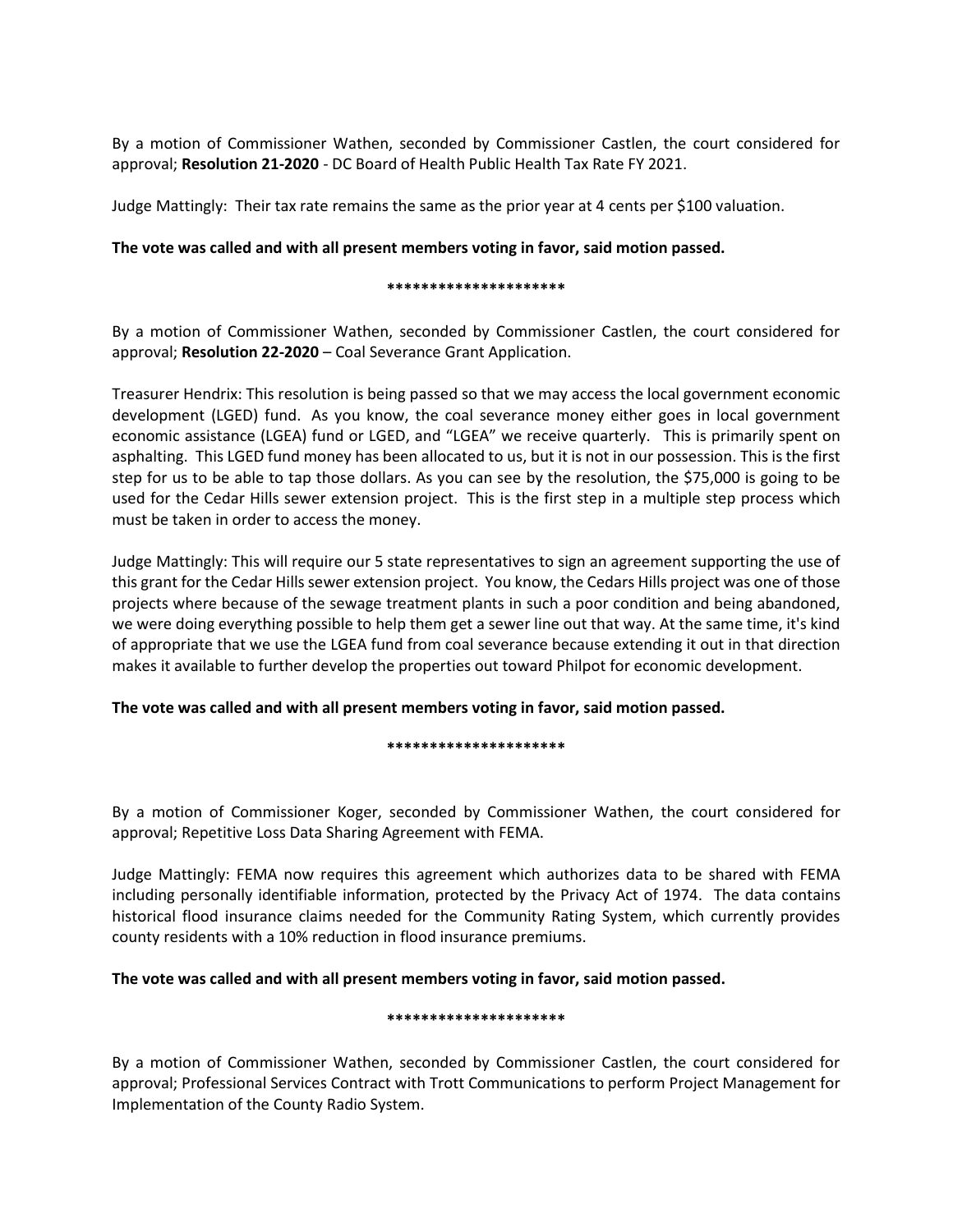Assistant County Treasurer Jordan Johnson: This agreement is for our current radio consulting group Trott Communications to serve as the court's project management for the estimated 2-year implementation of our new radio system. Services will include inspection, testing of all stages of install, and verification of all invoicing from the award of vendor. Additionally, they will oversee the connection of the system to consolidated dispatch, and the required associated testing. To date, I would like to report that Trott Communications has performed to our satisfaction and at a high level of technical competence, so I recommend approval for the, not to exceed price of \$77,801, services. Additionally, I would note that this agreement has optional pricing of \$9,265 for Trott Communications to assist in departmental programming of talk-groups, post implementation, and the orientation of the talk-groups is drastically different from the way our departments operate now so a fleet mapping support is needed. We will have this pricing available and under contract.

# **The vote was called and with all present members voting in favor, said motion passed.**

### **\*\*\*\*\*\*\*\*\*\*\*\*\*\*\*\*\*\*\*\*\***

By a motion of Commissioner Castlen, seconded by Commissioner Koger, the court considered for approval; Award the following Bids:

# **#32-2020:** A New Single Axle Dump Truck to Truck Centers, Inc. as follows:

Jordan Johnson: Daviess County Fiscal Court received four (4) bids from three (3) participants for the provision of one (1) new single axle dump truck for the Daviess County Road Department. Truck Centers, Inc. is the best evaluated bid, having no exceptions to the bid specifications. It is our recommendation to award Bid No. 32-2020 to Truck Centers, Inc. for the 2021 108 SD Freightliner unit for of \$109,871.00.

# **#34-2020:** Parking Lot Sealing & Striping to Roberts Asphalt as follows:

Mr. Johnson: Daviess County Fiscal Court received three (3) bids for the crack filling, seal coating and/or striping of various County parking lots and a specified length of the Greenbelt. Roberts Asphalt is the lowest and best evaluated bid, having no exceptions to the bid specifications. It is our recommendation to award Bid No. 34-2020 to Roberts Asphalt for of \$22,093.00. Lot locations include: Courthouse, Judicial Center, East Fire Station, 2 Greenbelt lots and the length of the Greenbelt trail. Also included: Volunteer stations at St. Joseph, Moseleyville, and both Thruston-Philpot stations. Volunteer stations shall pay for work on their respective parking lots.

# **#35-2020:** 2 New Community Notification Sirens to Ohio Valley 2-Way as follows:

Mr. Johnson: Daviess County Fiscal Court received two (2) bids for the provision and installation of two (2) new community notification sirens for the Daviess County Emergency Management Agency. Ohio Valley 2-Way is the lowest and best evaluated bid, having no exceptions to the bid specifications. It is our recommendation to award Bid No. 35-2020 to Ohio Valley 2-Way for of \$43,720.68. Installation locations are Girl Scout Road; LAT/LONG: 37.599894, -86.999074, and Lonesome Pine Road; LAT/LONG: 37.656583, -87.224403.

Judge Mattingly: Jordan, how many old sirens do we have left or did we get rid of all those last year?

Mr. Johnson: All of the old mechanical sirens have been replaced.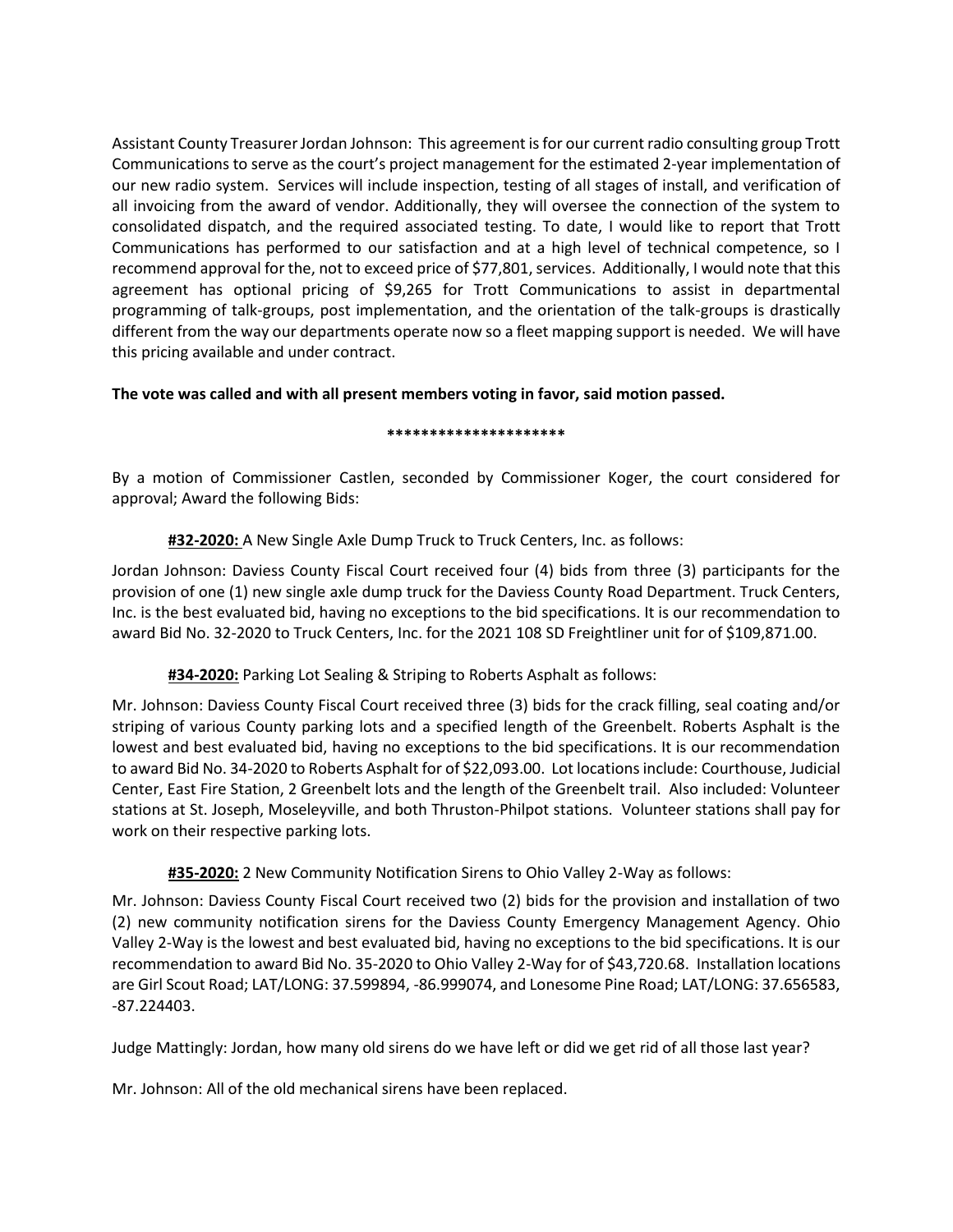**#36-2020:** A New 5th Wheel Road Tractor to VoMac Truck Sales as follows:

Mr. Johnson: Daviess County Fiscal Court received one (1) bid for the provision of one (1) new 5th wheel road tractor for the West Daviess County Landfill. VoMac Truck Sales is the only bid submitted, having no exceptions to the bid specifications. It is our recommendation to award Bid No. 36-2020 to VoMac Truck Sales for the 2022 Mack Anthem unit exercising the trade-in option in the net amount of \$110,000.

# **#37-2020:** A New 15' Disk Harrow to Rudolph Brothers as follows:

Mr. Johnson: Daviess County Fiscal Court received six (6) bids from four (4) participants for the provision of one (1) new 15' disk harrow for the West Daviess County Landfill. Rudolph Brothers is the best evaluated bid, having no exceptions to the bid specifications. It is our recommendation to award Bid No. 37-2020 to Rudolph Brothers for the 2020 Great Plains 7115 DH unit equipped with the finishing reel only for of \$23,600. Note, these units have two options, either three bar spike harrow or finishing reel harrow. The low bid has neither harrow option which would require the court to purchase this piece from another vendor. The next lowest bid contains the three bar spike harrow, which when pulled over the soil typically leaves larger clods of dirt that will be problematic for our intended crop. The recommendation contains the finishing reel harrow option for \$1,200 dollars more than the next lowest bid, which, per landfill management, will provide superior planting conditions for the wheat crop.

# **#38-2020:** A New Medium Roof Cargo Van to Crossroads Ford as follows:

Mr. Johnson: We were notified by our Ambulance Service Provider AMR that they would no longer be providing transport services for autopsies for our coroner's office. AMR's reason is because they are required to keep a certain amount of staff and units available in the county to meet their contractual obligations, which made this transport service no longer feasible for them. After reviewing neighboring operations, Coroner Jones found that we were the only Coroner's office in the state to his knowledge that actually utilize the ambulance service for body transports. On further analysis, it was found the most cost effective way would be to provide this service internally, and this unit will help accomplish that end. We received three bids ranging from \$25,935 to \$31,966, and recommend the best evaluated bid of Crossroads Ford for the 2020 Ford Transit medium roof unit for of \$31,966. You will note this is the highest of the three bids received. However, it is the only unit that is immediately available. The other two units would have to be placed in the order bank of the vendor, they would likely arrive sometime early in the next calendar year. In addition to this, the low bid has exceptions to our specifications that would prove problematic for our intended use. Since time is of the essence we believe the \$650 differential in the two higher bids is justified to receive the unit almost four months earlier, especially given that the order banks have had multiple rolling delays due to COVID-19 effects on the manufacturers.

# **The vote was called and with all present members voting in favor, said motion passed.**

## **\*\*\*\*\*\*\*\*\*\*\*\*\*\*\*\*\*\*\*\*\***

By a motion of Commissioner Castlen, seconded by Commissioner Wathen, the court considered for approval; Final Surety Bond Release for Commercial Warehousing.

County Engineer Mark Brasher: This is a surety for sanitary tap for a development on Warehouse Road.

# **The vote was called and with all present members voting in favor, said motion passed.**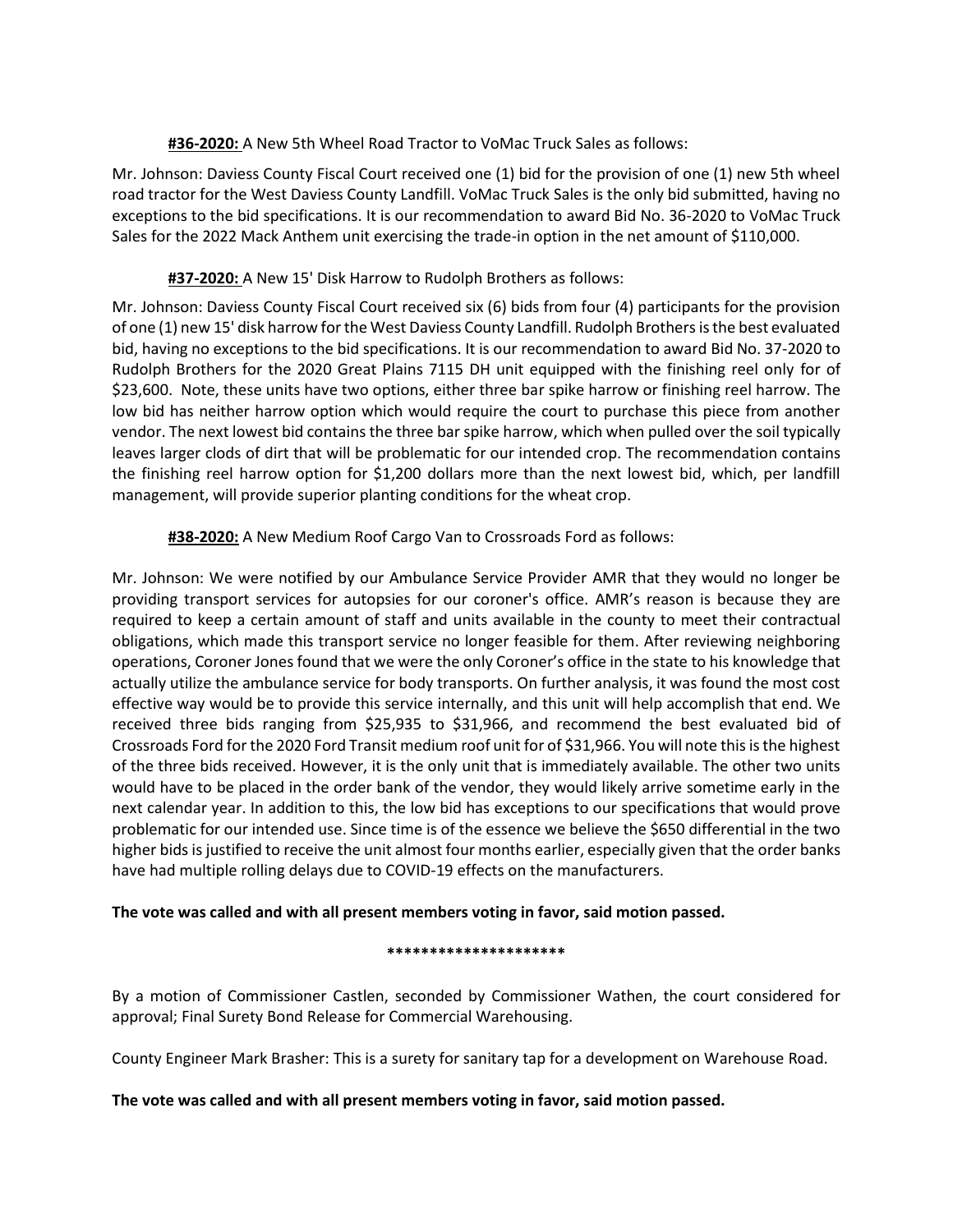#### **\*\*\*\*\*\*\*\*\*\*\*\*\*\*\*\*\*\*\*\*\***

By a motion of Commissioner Koger, seconded by Commissioner Castlen, the court considered for approval; Hire Matthew Forrester as Firefighter/EMT, effective September 9/8/2020.

### **The vote was called and with all present members voting in favor, said motion passed.**

### **\*\*\*\*\*\*\*\*\*\*\*\*\*\*\*\*\*\*\*\*\***

By a motion of Commissioner Castlen, seconded by Commissioner Wathen, the court considered for approval; Promote Jacob Vanover to Fire Department Engineer, effective 9/6/2020.

## **The vote was called and with all present members voting in favor, said motion passed.**

### **\*\*\*\*\*\*\*\*\*\*\*\*\*\*\*\*\*\*\*\*\***

By a motion of Commissioner Wathen, seconded by Commissioner Koger, the court considered for approval; Promote Barry Dennis to Service Technician with the road department, effective 9/4/20.

## **The vote was called and with all present members voting in favor, said motion passed.**

### **\*\*\*\*\*\*\*\*\*\*\*\*\*\*\*\*\*\*\*\*\***

By a motion of Commissioner Koger, seconded by Commissioner Wathen, the court considered for approval; Promote Warren Goetz to Service Technician with the road department, effective 9/4/20.

**The vote was called and with all present members voting in favor, said motion passed.**

### **\*\*\*\*\*\*\*\*\*\*\*\*\*\*\*\*\*\*\*\*\***

By a motion of Commissioner Koger, seconded by Commissioner Wathen, the court considered for approval; Appoint Brandon Gentry *7.1.20* to the Dental Clinic Board TERM: 7/1/20 – 7/1/22. **The vote was called and with all present members voting in favor, said motion passed.**

### **\*\*\*\*\*\*\*\*\*\*\*\*\*\*\*\*\*\*\*\*\***

By a motion of Commissioner Castlen, seconded by Commissioner Wathen, the court considered for approval; Appoint Laura Muhlenburg *9.5.20* to the Regional Airport Bd. TERM: 9/1/20 – 3/1/22 **The vote was called and with all present members voting in favor, said motion passed.**

### **\*\*\*\*\*\*\*\*\*\*\*\*\*\*\*\*\*\*\*\*\***

By a motion of Commissioner Koger, seconded by Commissioner Wathen, the court considered for approval; Appoint Ted Lolley *9.4.20* to the Regional Airport Board TERM: 9/1/20 – 3/1/22. **The vote was called and with all present members voting in favor, said motion passed.**

### **\*\*\*\*\*\*\*\*\*\*\*\*\*\*\*\*\*\*\*\*\***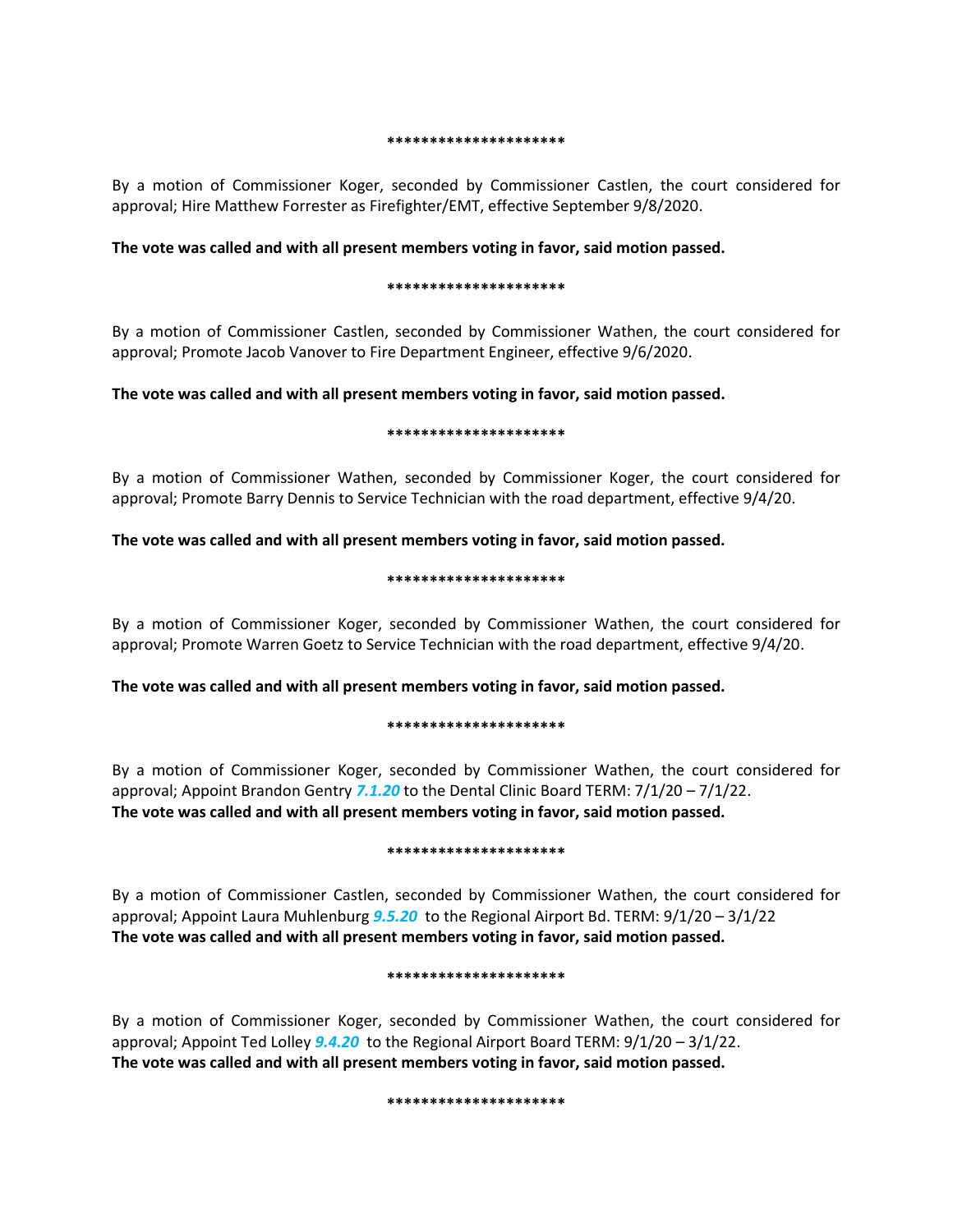By a motion of Commissioner Koger, seconded by Commissioner Wathen, the court considered for approval; Appoint the following Confederate Monument Relocation Committee members: Term 9/3/20

- Aloma Dew *9.6.20* as Board Chair as directed by the Judge/Executive
- Wesley Acton *9.7.20* as Judge/Executive appointee
- Kenny Barr *9.8.20* as West County appointee
- Anne Damron *9.9.20* as Central County appointee
- Tim Kline *9.10.20* as East County appointee

Judge Mattingly: At the first meeting in August, through a resolution, we decided to move the Confederate Memorial off the courthouse lawn. We also decided that we would come up with a committee to help advise us, help interface with the public, take public comment, and bring us back some recommendations. The committee will be given six months to come back with recommendations. One of the things as we direct the committee, and I think all of you would agree, we want to make sure that they take public input, they listen to the community, and get the ideas that the community has. To help make that happen, we are activating again the email address of: publiccomments@daviessky.org so folks can email the committee. Certainly, if you want a letter to go to the committee and send it or address it here at the courthouse, and that way they will get input from everyone in the community. The folks, at least the ones I have recommended for appointment, they didn't call me. I called them to ask them to serve on this committee. There was a little hesitancy on their part to accept this controversial issue appointment. We have a lot of passion on both sides of this issue, but in the end, I think this committee is made up of a good cross section of folks in our community.

Commissioner Wathen's asked about the public communication process with this committee.

Judge Mattingly: Our Communications Director, Jordan Rowe will work with the board as their liaison to help them on the technical side. They will have their own email address, and we will redirect the emails kind of like they were redirected to us so that they will have access to them. Now, if you wish, I can have him include you guys if you want to take a look at them, but I'm leaving this in the hands of the committee pretty much. Ms. Dew, the chair, will call the first meeting and the media will be notified, so the public will be aware, of scheduled meetings. What I would suggest would be that Jordan Rowe, contact Aloma to see what she needs in the way of support, make sure that we have all the emails, addresses, and phone numbers and things like that. And then they will schedule their first meeting.

Commissioner Wathen: What is the committee's responsibility from an openness and transparency point?

County Attorney Claud Porter: Because it is a court appointed or a public entity, they will need to comply with Open Records and Open Meetings; meaning all of their meetings, when called, must have at least 24 hour notice. They may not discuss individually or separately any decision before making it. All that must be done in public and all records or documents they produce will be subject to open records and to disclosure. I'll be happy to talk with each of them if there are questions.

Judge Mattingly: At their first meeting, we would need you to kind of give them the ground rules of what they can and can't do.

Attorney Porter: I think Ms. Warren may have sent them the open meetings, open records booklet that the Kentucky General Attorney puts out. It's a somewhat intimidating book, but at least I would be willing to shorten it. But the shortest part is, anything they do has to be done openly, just as the court does.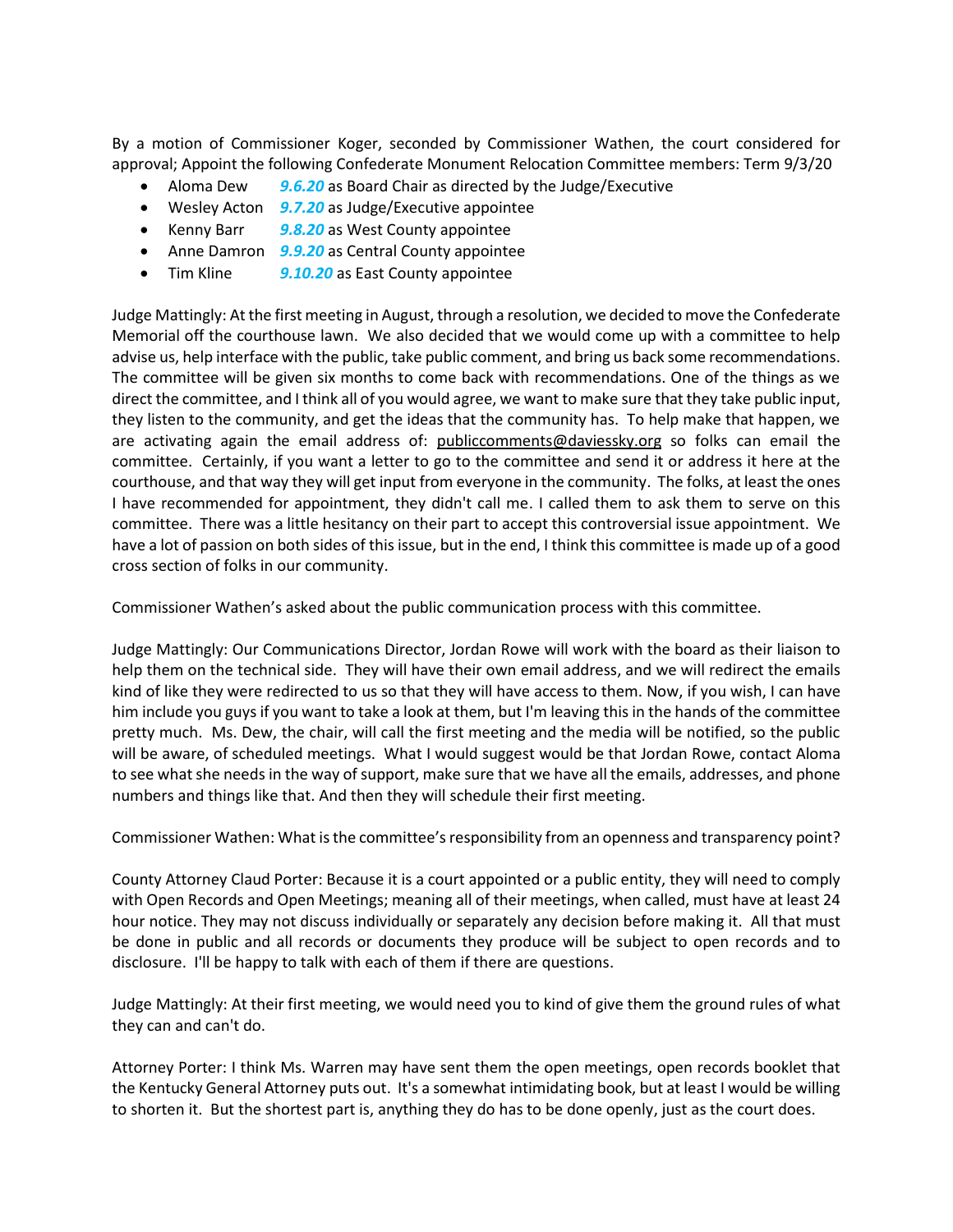Judge Mattingly: So that's why we have you. It intimidate us and we just call you when we have a question. And that's probably the best advice I can give them.

Commissioner Castlen: Isn't it true that because this is a public committee that's been formed by fiscal court that correspondence with citizens to them is also subject to open record.

Attorney Porter: Yes, it is.

Commissioner Castlen: I just want the public to be aware of that.

Attorney Porter: Anything sent to or from the committee is subject to open records.

Commissioner Castlen: Judge, I know you got at least one email from someone who said they don't want this to be public.

Judge Mattingly: I had several and I apologized to them, but it was too late to tell me that because any of our emails, any of those conversations, any writings, any of those things are subject to open records request.

**The vote was called and with all present members voting in favor, said motion passed.**

### **\*\*\*\*\*\*\*\*\*\*\*\*\*\*\*\*\*\*\*\*\***

## **Consideration for Discussion:**

**First Reading of 11-2020; KOC A.99 (2020)** - An Ordinance Relating to the Adoption of the 2020 Daviess County Tax Rates

## **Comments:**

Treasurer Hendricks: The court must adopt its tax rates, even without change. This is our annual exercise. We have received from the state the certified assessment and received our calculations from DLG. Upon review, our real property tax rate currently is 13.5 cents per \$100 dollars of value. The compensating rate, sent to us by DLG is 13.4. I prepared this ordinance, taking the compensating rate, which will reduce our real property rate from 13.5 cents per \$100 dollars of value to 13.4 cents. That rate is also used for public service companies real estate. The tangible personal property rate then is a derivative of the property rate. Because the personal property assessment decreased by \$25 million, our allowable rate would actually have allowed us to increase that rate to 17.58 cents per \$100 dollars of value, but again, I believe it's the will of the court to not increase anything, trying to be sensitive to the COVID crisis that we have all had to live through. I prepared the ordinance, leaving the tangible personal property rate at the current rate, not increasing it as we are allowed, but at the current rate of 16.37 cents for \$100 of value. That would be the rate for tangible personal property, public service companies tangible property, distilled spirits, large commercial or large noncommercial documented watercraft and aircrafts. We also have a motor vehicle, watercraft rate of 17 cents, that's not going to be changed. In fact that hasn't been changed for my entire term, which has been since 2008. Agricultural products as in tobacco and storage will remain at 1.5 cents. Other agricultural products will remain at 4.5 cents and the bank deposit tax will remain at 2.5 cents.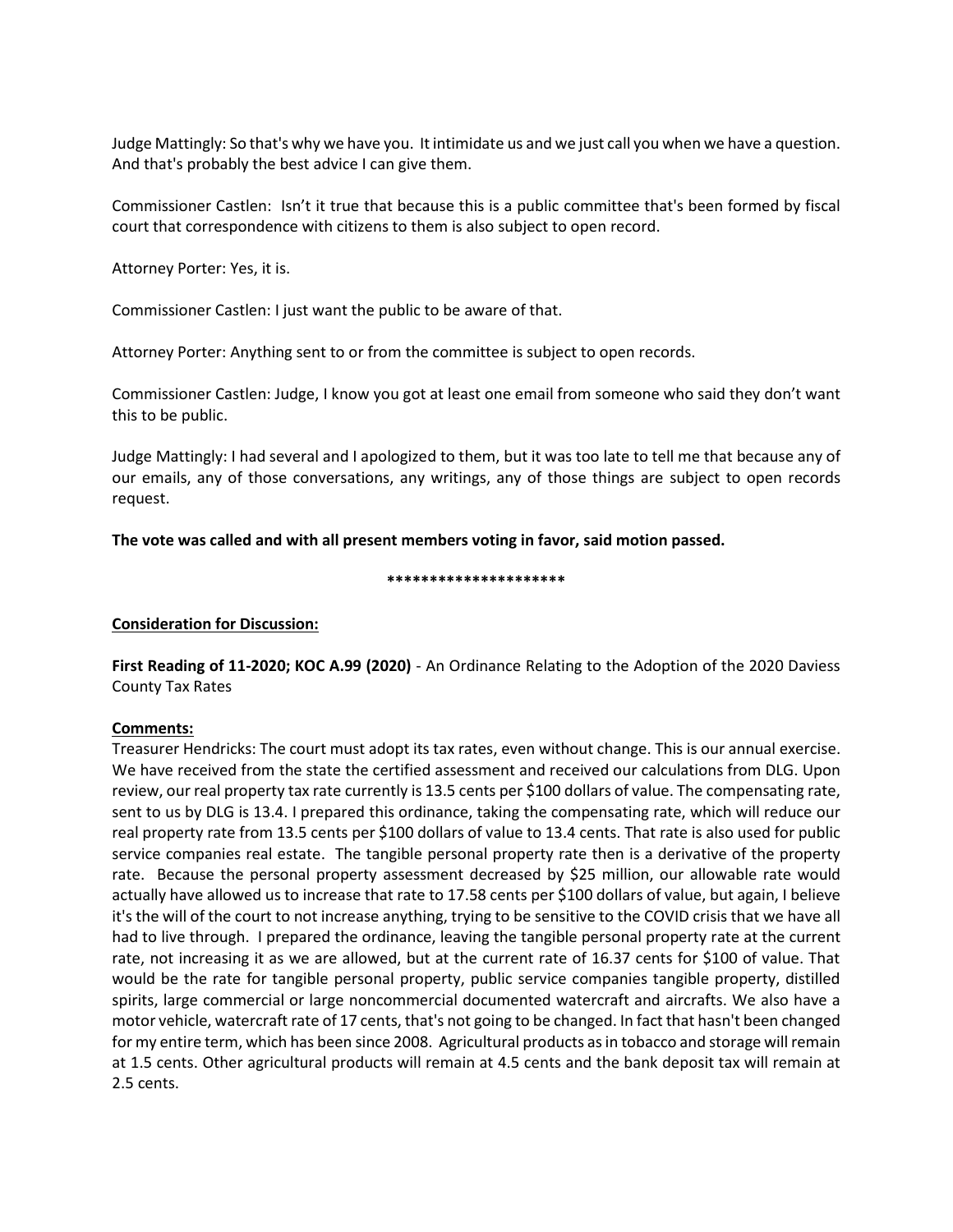Judge Mattingly asked Treasurer Hendrix to explain compensating rate.

Treasurer Hendrix: It is the rate that would give you approximately the same revenues as you got last year. Since assessed values have increased, the rate went down.

### **\*\*\*\*\*\*\*\*\*\*\*\*\*\*\*\*\*\*\*\*\***

**First Reading of 12-2020; KOC 220.33 (2020) -** An Ordinance Relating to a Proposed Increase of the Occupational and Net Profits License Fees by Person and Business Entities Conducting Business, Occupations, and Professions within Daviess County, Kentucky, as Amended by KOC 220.18 (2004), KOC 220.19 (2005), KOC 220.17 (2006), KOC 220.20 (2006), and KOC 220.32 (2019)

## **Comments:**

Treasurer Hendrix: For those who see this printed in the newspaper, it says it is an ordinance to increase the tax, but to explain this, it is because the court ready has an ordinance on the books increasing the tax. January 1, 2020, the rate went from .35 to .70. That ordinance would also raise that rate from .70 to 1%, effective January 1, 2021. This ordinance delays that increase for a year. So while this says increase, which is accurate, it is an ordinance to increase the tax, it's not on top of the existing ordinance. It's taking the existing ordinance and taking that second piece that was going into effect next January and delaying that for a full year. We've looked at the finances. We've looked at the situation. My view is that the finances are strong enough that the court can do this in response to the citizens needs and that the court's finances will not suffer a significant negative effect. I believe we can manage through this. We may have to adjust capital. We may have to do a number of things because we still are unsure of the impact that we're going to have on finances because it's too early to see it, but there's nothing I see today to make me believe that the court can't manage through this without a significant negative effect.

Judge Mattingly: This is going to have an impact on the occupational tax that employees pay and will also have an impact on the net profits tax that employers pay so both business and labor are getting a break for the next coming year.

### **\*\*\*\*\*\*\*\*\*\*\*\*\*\*\*\*\*\*\*\*\***

Public comments: David Smith noted that there are none to report.

### **\*\*\*\*\*\*\*\*\*\*\*\*\*\*\*\*\*\*\*\*\***

Commissioner Koger reminded the public to be careful over the holiday weekend as not catch the virus.

Judge Mattingly: Daviess County, I think, had our highest number of COVID cases today. We are in exess of a thousand positive tests. We've had 13 deaths and it wasn't just in Daviess County. It happened all over. Health Department Director Clay Horton says that it's all over the book. If you recall, back early on we could kind of pinpoint hot spots in the community, but he says it is just all over the community. Please continue to social distance. I remind folks that when you see us up here in a meeting, we are socially distanced. We are more than six feet apart. If you panned around, you would see most of our employees, if not all of our employees, are socially distanced. We are a little bit over the number of people that the Governor recommends for a room, but we have to have the staff, we have to have the folks that operate, and they are socially distanced. I have two who are not and they have their masks on as they should.